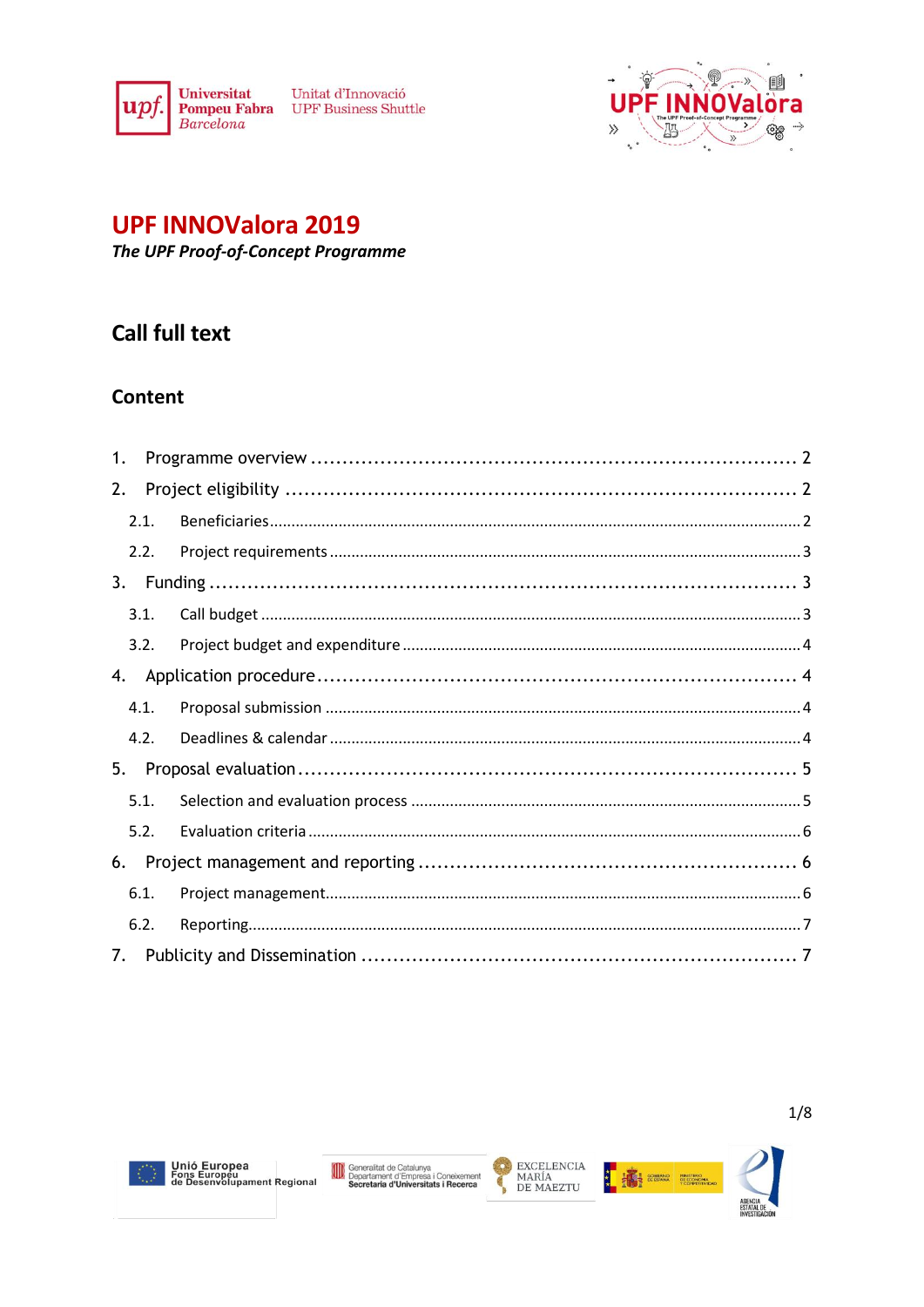



# <span id="page-1-0"></span>**1. Programme overview**

UPF INNOValora is the first UPF programme to support proof of concept (PoC) projects linked to the university's overall research activity.

Widely known as "valley of death", there is a very significant shortage in funding available to take promising research results to a stage where they can be evaluated by the private sector and eventually reach society. PoC funding helps to demonstrate the value of the technology by the construction of prototypes, the evaluation of commercial potential, determining the best IP strategy and identifying a route to market (further co-development, license to existing company or spin-out). Establishing the viability of the research outputs is therefore the main objective for this kind of projects, although they can also can help in deciding not to pursue a technology or research result development, which often saves resources and time later on.

UPF INNOValora is fully in line with the UPF Strategic Plan 2016-2025 and the UPF VALORA - Horizon 2025 project which aim to promote innovation and social transformation by creating synergies with society and thus contributing to social welfare and creation of value. UPF INNOValora programme is co-financed by the Generalitat de Catalunya and the European Regional Development Fund (ERDF), as it is part of UPF VALORA - Horizon 2025 project.

UPF INNOValora will fund projects with up to 30.000 € for a period of 6-9 months. Eligible projects would be those based on existing intellectual property and/or new research results owned or coowned by UPF, clearly focused on commercial product development or testing and those having commercial or societal opportunities identified.

Each proposal will be evaluated according to novelty/IP, market and impact, project soundness and team by at least two external experts in the project's scientific and industry field, in technology transfer or in seed investment/entrepreneurship. A final pitch to an evaluation panel might be called in order to make the final decision on approval and funding of projects.

# <span id="page-1-1"></span>**2. Project eligibility**

#### <span id="page-1-2"></span>**2.1. Beneficiaries**

Beneficiaries will be UPF researchers from all scientific and technical areas.



Unió Europea<br>Fons Europeu<br>de Desenvolupament Regional





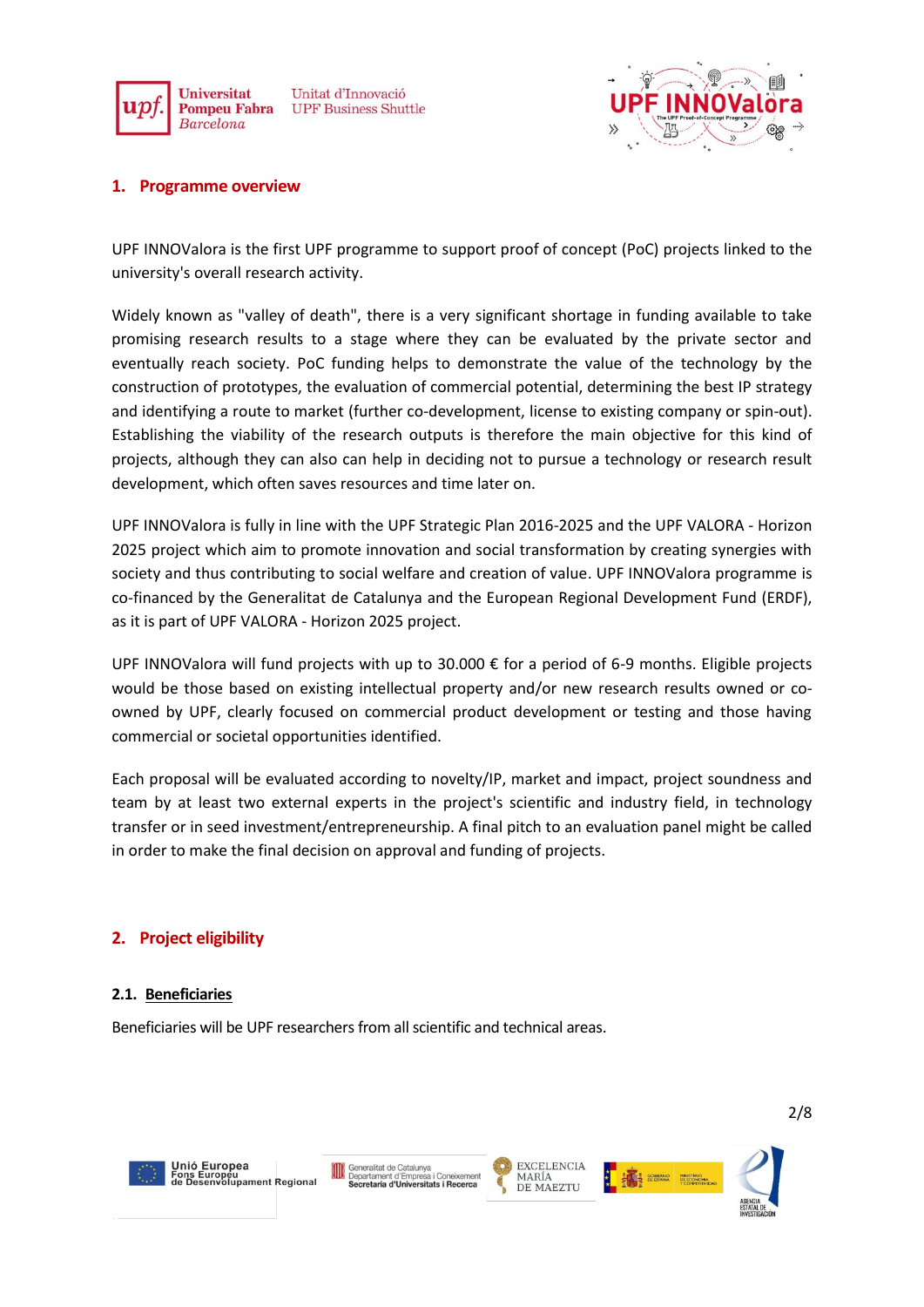



# <span id="page-2-0"></span>**2.2. Project requirements**

In order to be eligible for funding, PoC projects will have to comply with the following requirements:

- The existing, background intellectual property (IP) is owned or co-owned by UPF. In case ownership is shared with other institutions, a co-ownership agreement must be in place.

- The research results arising from the Project shall be the property of UPF.

- Research has been conducted to experimental testing with successful results (pre-demonstration stage) but need further development, setting up of a prototype, targeted demonstration, etc.

- Potential commercial or societal opportunities have been identified.

The project must be focused on commercial product development or testing. UPF INNOValora funding cannot be used for basic exploratory studies or as general funding for the principal investigator's laboratory.

Project proposals should address how achieving identified project milestones will move the invention towards commercialization.

# <span id="page-2-1"></span>**3. Funding**

#### <span id="page-2-2"></span>**3.1. Call budget**

The total budget for the UPF INNOValora call 2019 is **150.000 Euros**.

#### UPF INNOValora is funded by **Universitat Pompeu Fabra (50%) and ERDF funds(50%) funds**.

*Projects from the Department of Experimental and Health Sciences (DCEXS) may be additionally funded by the Spanish Ministry of Economy and Competitiveness through the María de Maeztu Programme (reference CEX2018- 00792-M). Please see special conditions in point 3.2.*







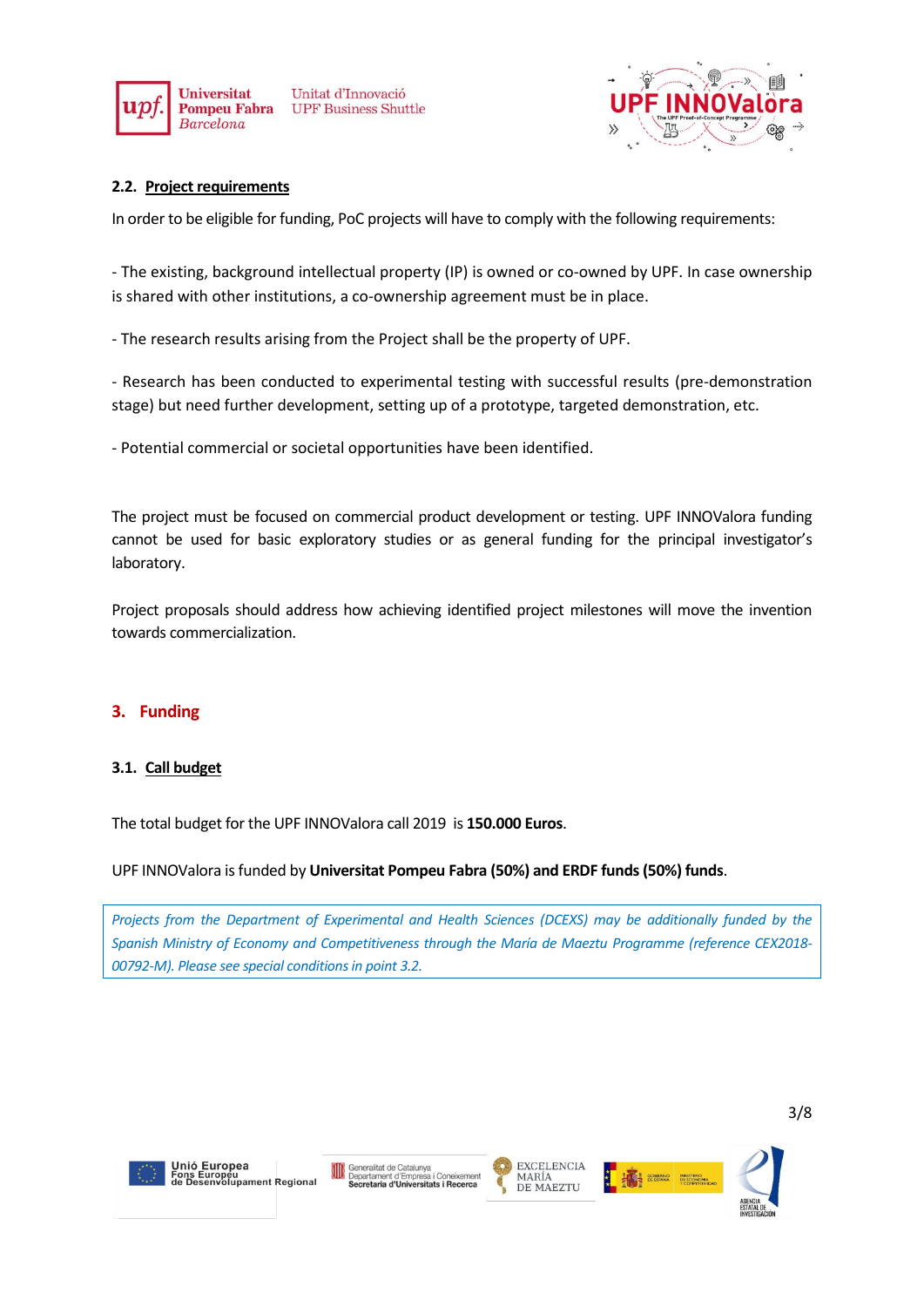



# <span id="page-3-0"></span>**3.2. Project budget and expenditure**

The programme will fund projects of up to **30.000 Euros**, duly justified under a predetermined action plan, and **eligible expenditure** will fall under the following categories:

- Services subcontracting (such as IP or business/market consultancy, technical services...)
- Travel and accommodation
- Consumables and other materials
- Small equipment (only special cases, as only a certain % of depreciation can be accepted)

Personnel\* and internal invoices ("notes de càrrec intern") are **not eligible** under this call.

Only necessary expenses linked to technology transfer activities will be funded, according to the objectives and milestones described in the project proposal.

*\*Special conditions for DCEXS projects:* 

*The DCEXS, through its María de Maeztu Strategic Programme (reference CEX2018-00792-M), may contribute with up to 90.000 € to the finally selected UPF INNOValora projects from the department. To this aim, project proposals presented by DCEXS researchers may also include Personnel expenditure, up to a maximum of 30.000 euros per project.* 

# <span id="page-3-1"></span>**4. Application procedure**

#### <span id="page-3-2"></span>**4.1. Proposal submission**

Proposals shall be prepared using the standard UPF **INNOValora Application form**, which is available at the Innovation Unit – UPF Business Shuttle website: [https://www.upf.edu/web/innovacio/upf](https://www.upf.edu/web/innovacio/upf-innovalora)[innovalora](https://www.upf.edu/web/innovacio/upf-innovalora)

Completed and signed forms shall be sent via email to [innovacio@upf.edu](mailto:innovacio@upf.edu) (digital and scanned signatures are accepted) until the call cut-off date.

UI-BS (Tech Transfer team) will assist researchers on preparation of proposals when needed (assessing whether a given idea fits into the call objectives, giving orientation and guidance on how to present proposals, answering questions that may arise on the program functioning, etc.).

#### <span id="page-3-3"></span>**4.2. Deadlines & calendar**

UPF INNOValora call 2019 will be open **from October 4, 2019 to November 4, 2019 at 23:59h.**

The call calendar is as follows:







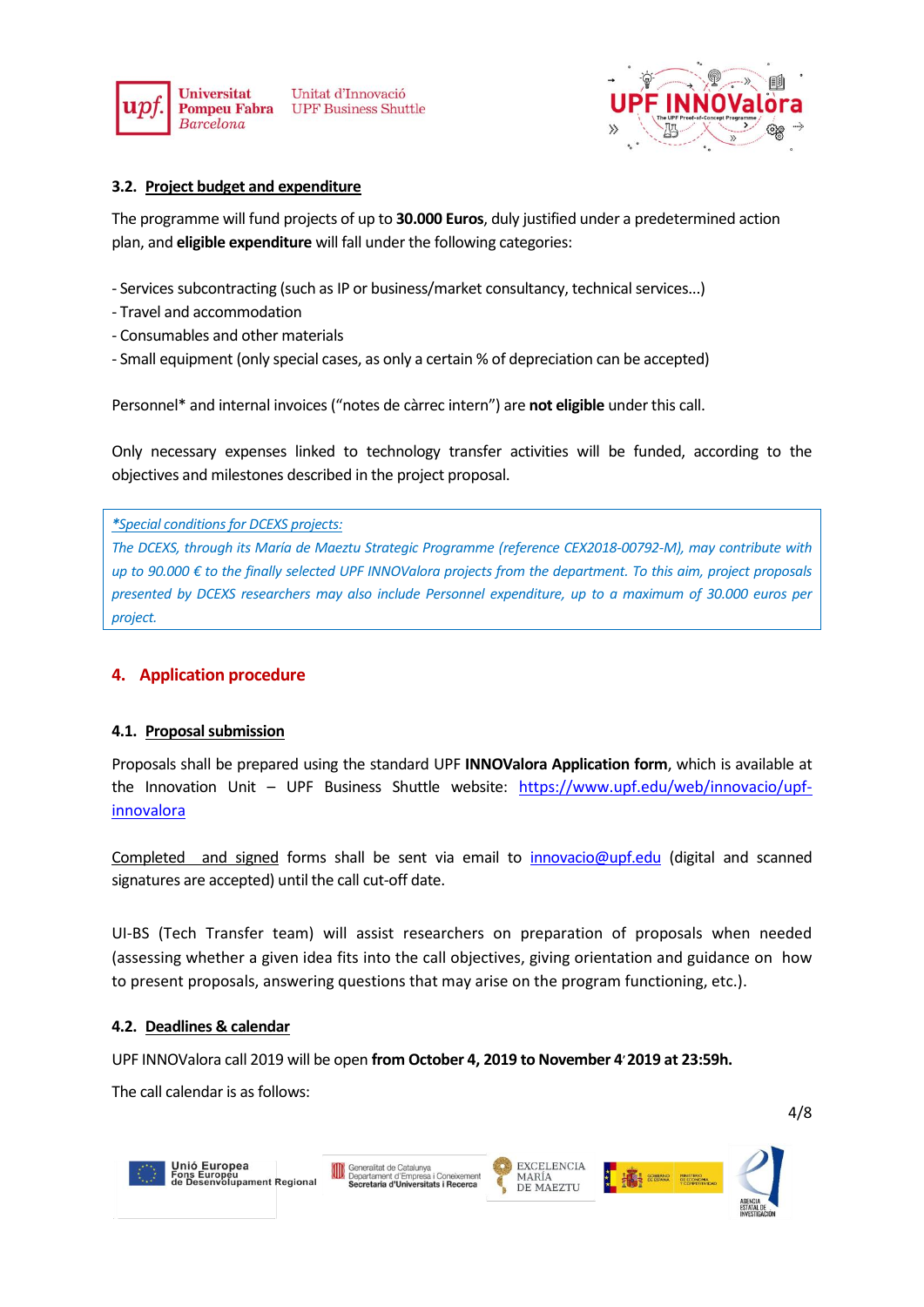



| $\vert$ Cut-off date            | Proposal evaluation   Panel presentation   Project execution |                                   |  |
|---------------------------------|--------------------------------------------------------------|-----------------------------------|--|
| November 4 2019   November 2019 |                                                              | December 12 2019   January 1 2020 |  |

#### <span id="page-4-0"></span>**5. Proposal evaluation**

#### <span id="page-4-1"></span>**5.1. Selection and evaluation process**

The evaluation process will take place within one month after the proposal submission's deadline. The evaluation and selection process will be divided in several stages:

# **Stage I: Eligibility check**

Once the application period has closed, projects will be reviewed to ensure that meet the eligibility criteria. At this stage, the completeness of the application, the submission of the proposal on time and compliance with the requirements set in section 2 will be checked.

Project proposals not fulfilling all the criteria will be withdrawn from further evaluation steps.

#### **Stage II: Expert evaluation**

Each eligible proposal will be assessed and evaluated by at least two external experts according to the evaluation criteria set in section 5.2. Projects will be ranked according to the score obtained.

The experts will show experience in the project's scientific & industry field, in technology transfer and/or in seed investment/entrepreneurship. External reviewers will sign a non-disclosure agreement (NDA) with UPF in order to preserve confidentiality.

#### **Stage III: Panel presentation**

A final pitch to an evaluation panel might be called in order to make the final decision on approval and funding of projects.

In this case, each principal investigator will be asked to make a short oral presentation in front of the evaluation panel.

Projects will be ranked and funding will be assigned according to the final score obtained.



Unió Europea Offio Europea<br>Fons Europeu<br>de Desenvolupament Regional





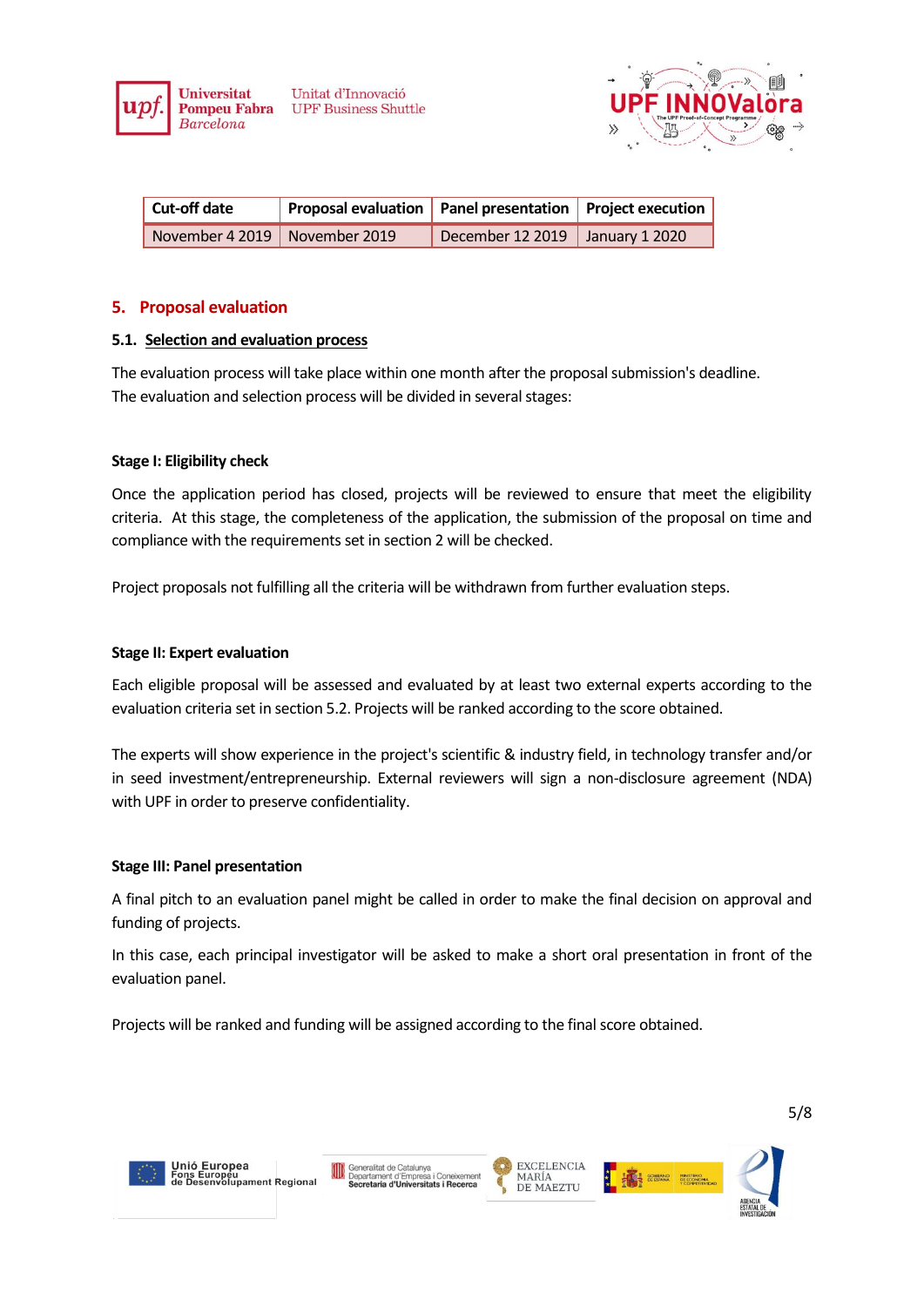

Unitat d'Innovació **UPF Business Shuttle** 



The results of the finally selected projects will be published at the Innovation Unit – UPF Business Shuttle website.

# <span id="page-5-0"></span>**5.2. Evaluation criteria**

Project proposals will be evaluated according to the following criteria:

# **1. Novelty / IP (30 points)**

The technology is new, progresses beyond the state-of-the-art in the field. A previous search in scientific and patent data bases is done. Competitive advantages respect to current technologies and or solutions have been identified. The technology is properly protected or registered and/or an IP strategy is to be executed during the course of the PoC project.

# **2. Market and impact (30 points)**

There is an unmet need or unsolved problem clearly identified (commercial or societal opportunity). Potential beneficiaries or users have been acknowledged and quantified. Stakeholders have expressed interest in the technology. Business model for the exploitation of the technology is outlined.

#### **3. Project soundness (20 points)**

The project focuses on a commercial product or service development or testing and sets clear and feasible objectives and milestones during the project period. Budget is duly justified and clearly devoted to the PoC project objectives. The project seems therefore technically and economically viable. The UPF INNOValora grant could greatly help move the output of research towards the initial steps of precommercialisation or social innovation (e.g. by advancing levels of TRLs).

#### **4. Team (20 points)**

The project team is identified, shows complementarity and holds the necessary experience in valorisation and technology transfer activities. The team is clearly committed to the PoC project and beyond, especially for cases where the results obtained are positive, and the technology is transferrable.

# <span id="page-5-1"></span>**6. Project management and reporting**

#### <span id="page-5-2"></span>**6.1. Project management**

Once a proposal is approved, the principal investigator will sign a Letter of Intent (LoI) stating his commitment to UPF INNOValora call's objectives.



Unió Europea<br>Fons Europeu<br>de Desenvolupament Regional







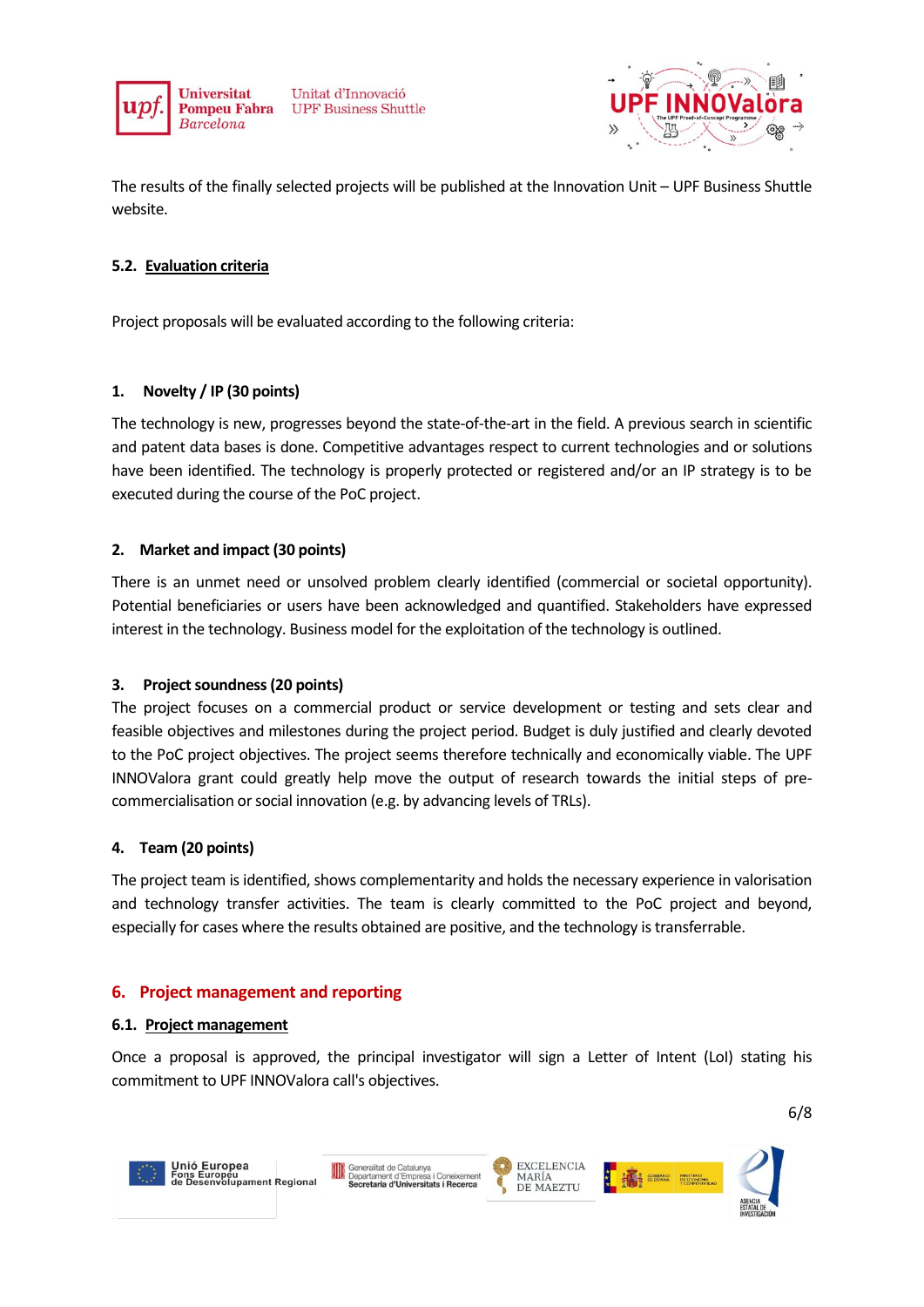

Unitat d'Innovació **UPF Business Shuttle** 



Allocated funds will be released at the beginning of the project.

Projects shall be executed during a period of six to nine (6-9) months starting from January 1, 2020., Extensions might be allowed, under justified circumstances, for a maximum period of three (3) extra months.

The UPF INNOValora Call will be managed by the Unitat d'Innovació - UPF Business Shuttle, who will assign a reference person from the Technology Transfer team to each of the funded projects. Any communication regarding the UPF INNOValora call or project will be addressed via this person.

# <span id="page-6-0"></span>**6.2. Reporting**

A midterm review -3 months after beginning of project - is envisaged, consisting of an update meeting with UI-BS tech transfer manager and an external advisor if suitable, which will assess the project's progress.

A full final technical and financial<sup>1</sup> report on the outcome of the project will be delivered to UI-BS within one calendar month after the project is finished. This final report will include the next steps to be undertaken with the project's technology or knowledge.

Technical and financial reports shall be prepared using the standard forms which will be available at the Innovation Unit – UPF Business Shuttle website: <https://www.upf.edu/web/innovacio/upf-innovalora>

# <span id="page-6-1"></span>**7. Publicity and Dissemination**

The principal investigator shall promote the maximum dissemination of the UPF INNOValora funding but preserving the IP rights of the UPF.

Any communication and/or dissemination action developed in relation to the project shall refer to the UPF INNOValora programme and to FEDER funds. To this aim, it should **include the related logos and the reference** "This project is funded by UPF INNOValora programme, which is co-financed by the Generalitat de Catalunya and the European Regional Development Fund". It is also strongly recommended to use the following hashtags for dissemination in social networks: #FEDERrecerca #UPFINNOVALORA

1







 $1$  Please note that expenditure will be subject to general public finance principles, including those specific from UPF INNOValora call funding sources (ERDF (FEDER) / MARÍA de MAEZTU) as may be the case.